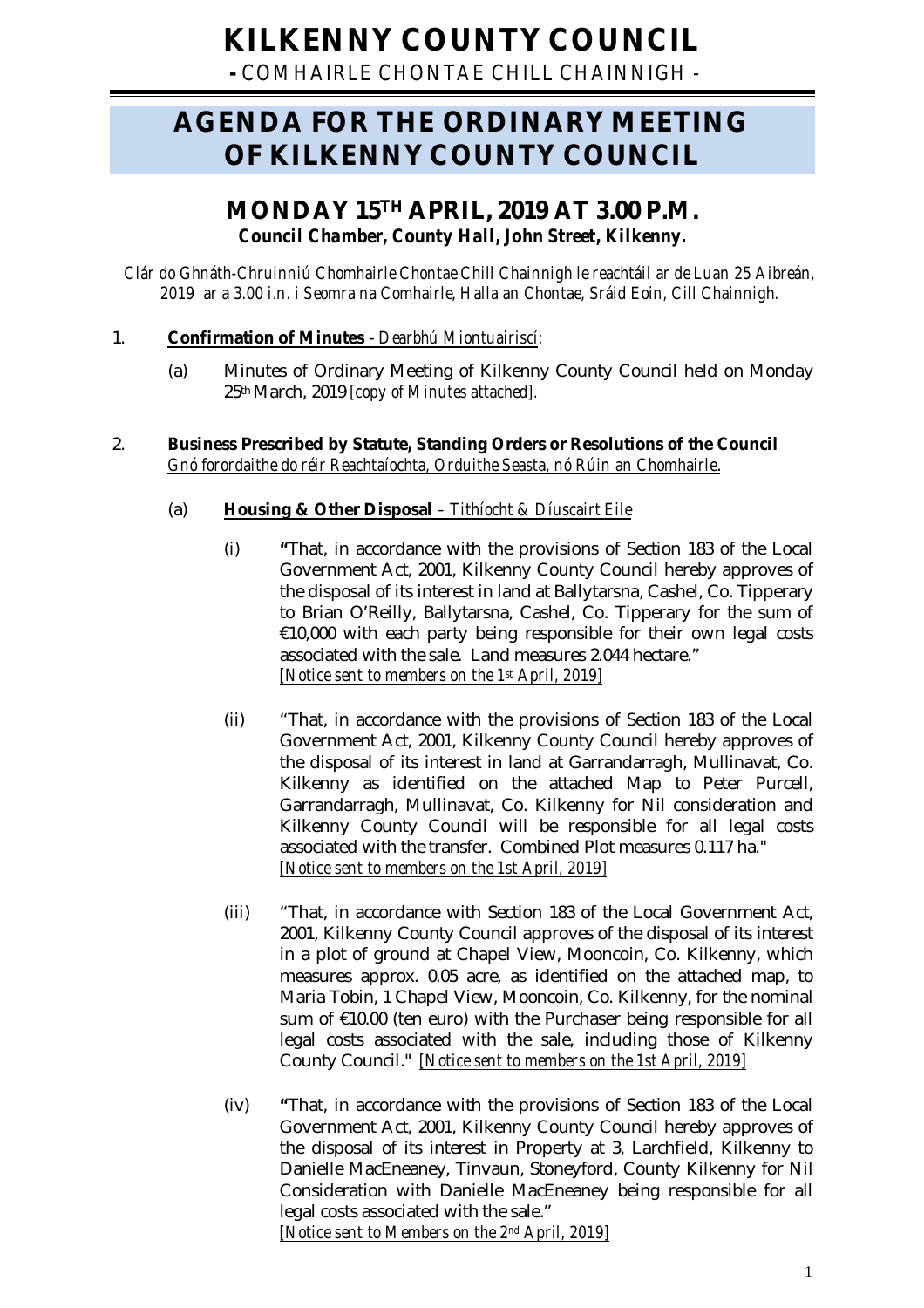## (b) **Planning** *– Pleanail*

- (i) N24 Tower Road Junction Improvement Scheme Part 8 Report *[Report Attached].*
- (ii) Proposed Part 8 Housing Projects at Freshford & Graiguenamanagh.

## (c) **Roads** - *Boithre*

(i) Road Works Scheme 2019 *[Report Attached].*

## (d) **Environment** - *Timpeallacht*

(i) Amenity Grants *[Report To Follow].*

## (e) **Community & Culture** - *Pobol Cultúr*

(i) Events Grants *[Report To Follow].*

## (f) **Corporate Affairs** - *Gnóthaí Corparáideacha*

- (i) Achievements of Kilkenny County Council 2014 2019 *[Presentation]*
- (ii) Chief Executives Monthly Report *[Report Attached].*

## 3. **Correspondence** *- Comhfhreagras*

## 4. **Business adjourned from a previous Meeting***- Gnó ar athló ó chruinniúroimhe seo*

## 5. **Fix Dates & Times of Meetings** *- Dátaí agus Amanta do chruinnithe a shocrú:*

- (i) Schedule of Meetings from April 2019 to July 2019 *[Attached].*
- 6. **Consideration of Reports & Recommendations of Committees of the Council***-Plé ar Thuairiscí agus Moltaí ó Choistí an Comhairle:*
- 7. **Other Business set forth in the Notice convening the Meeting –** *Gnó Eile romhainn i bhFógra reachtála an Chruinnithe*

## 8. **Education & Training***– Oideachas agus Oiliúint*

(i) Conferences – Request for approval to attend as per circulated list *[Attached].*

### 9. **Matters Arising from Minutes** - *Gnótha ag éirí as Miontuairiscí*